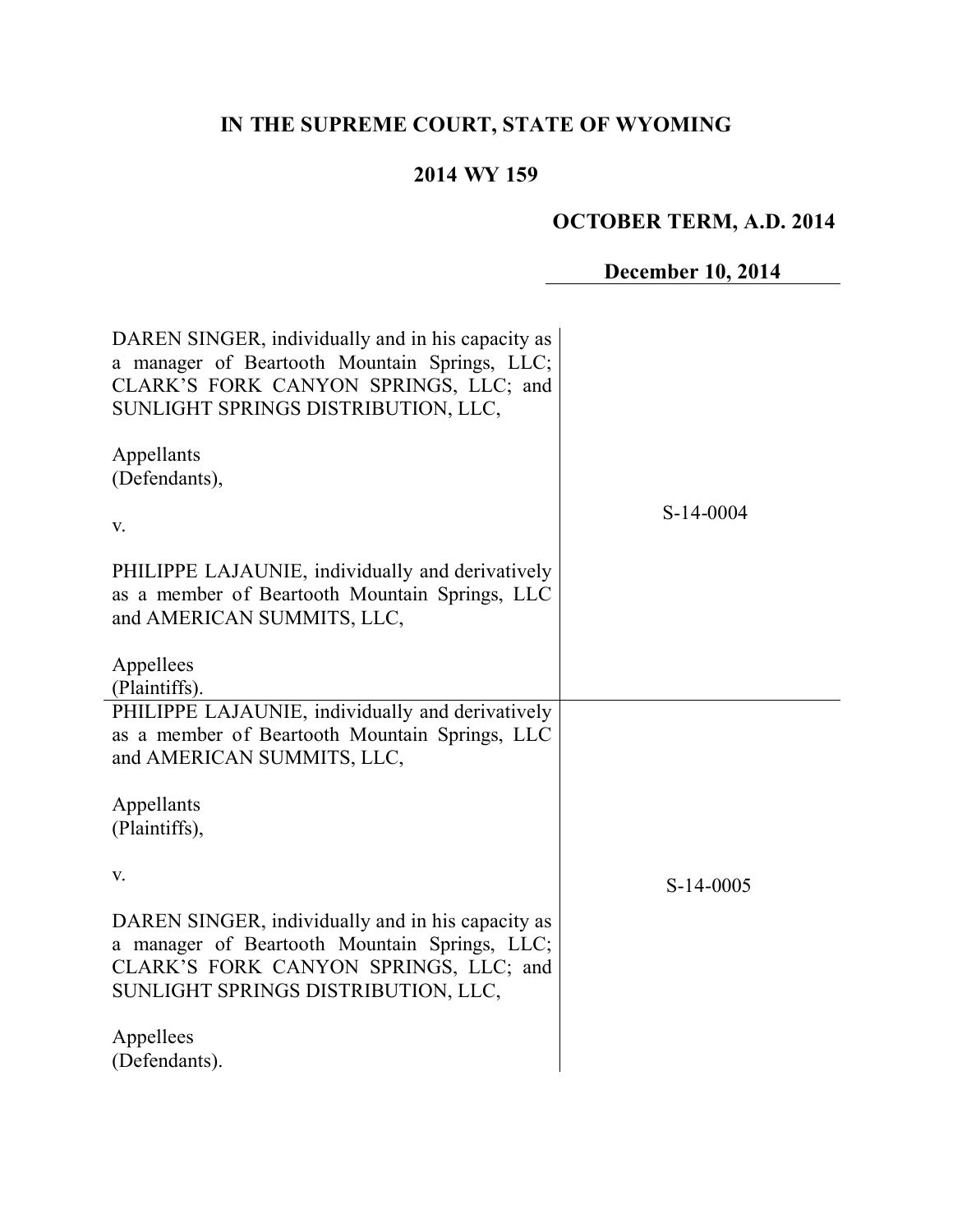## *Appeal from the District Court of Park County The Honorable Steven R. Cranfill, Judge*

#### *Representing Daren Singer, Clark's Fork Canyon Springs, LLC, and Sunlight Springs Distribution, LLC:*

*Weston W. Reeves and Anna M. Reeves Olson, Park Street Law Offices, Casper, Wyoming. Argument by Ms. Reeves Olson.*

#### *Representing Philippe Lajaunie and American Summits, LLC:*

*Larry B. Jones and Colin M. Simpson, Burg, Simpson, Eldredge, Hersh & Jardine, PC, Cody, Wyoming; Brian K. Matise, Burg, Simpson, Eldredge, Hersh & Jardine, PC, Englewood, Colorado. Argument by Mr. Matise.* 

*Before BURKE, C.J., and HILL, KITE, DAVIS, and FOX, JJ.*

**NOTICE: This opinion is subject to formal revision before publication in Pacific Reporter Third. Readers are requested to notify the Clerk of the Supreme Court, Supreme Court Building, Cheyenne, Wyoming 82002, of any typographical or other formal errors so that correction may be made before final publication in the permanent volume.**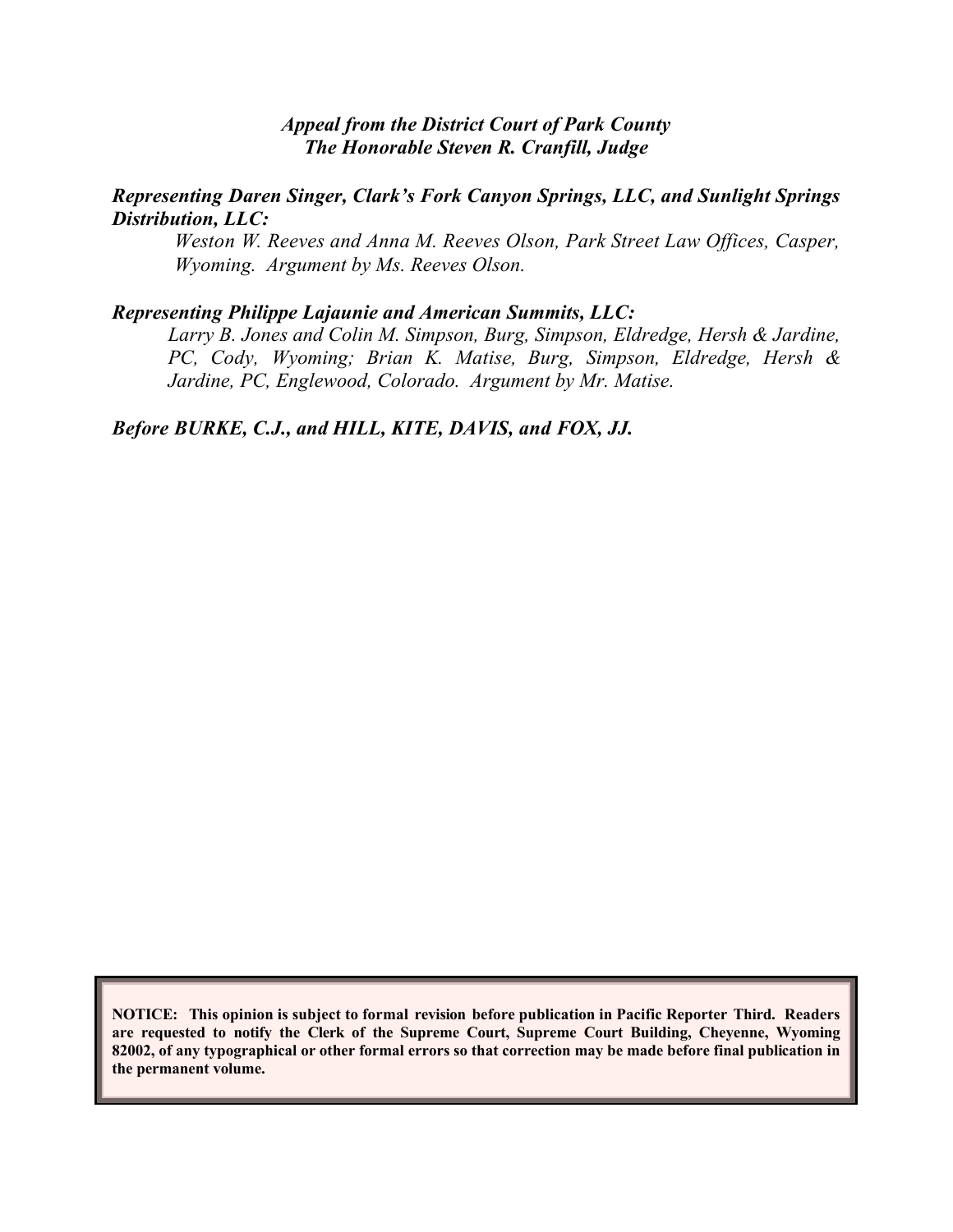## **BURKE, Chief Justice.**

 $\overline{a}$ 

[¶1] This dispute arose from an unsuccessful business venture involving the bottling and sale of "premium bottled mineral water" by Beartooth Mountain Springs, LLC. Philippe Lajaunie and Daren Singer were owners and co-managers of Beartooth. Mr. Singer ran the day to day aspects of the business. In 2011, Mr. Lajaunie<sup>1</sup> filed suit against Mr. Singer<sup>2</sup> claiming that Mr. Singer had breached his fiduciary duties as a manager and member of Beartooth. Mr. Singer responded with a counterclaim based on a theory of promissory estoppel. He subsequently sought to amend the counterclaim to allege a cause of action based on fraud.

[¶2] The district court granted summary judgment in favor of Mr. Lajaunie on Mr. Singer's counterclaim, and denied Mr. Singer's motion to amend his counterclaim to add a claim of fraud. In Docket No. S-14-0004, Mr. Singer challenges the district court's decisions on these motions. In the trial on Mr. Lajaunie's claims, the jury awarded \$14,604.63 in damages. In Docket No. S-14-0005, Mr. Lajaunie seeks a new trial contending that the district court admitted irrelevant evidence which improperly influenced the jury and negatively impacted the jury verdict. We reverse and remand for further proceedings in both dockets.

## *ISSUES*

[¶3] In Docket No. S-14-0004, Mr. Singer presents these issues:

1. Did the district court err by granting summary judgment to Mr. Lajaunie on Mr. Singer's promissory estoppel counterclaim?

2. Did the district court err in finding that Mr. Singer's proposed amended counterclaim would not withstand a motion to dismiss?

3. Did the district court abuse its discretion when it denied Mr. Singer's request to delay consideration of

 $1$  Mr. Lajaunie sued both in his personal capacity and in his capacity as a member of Beartooth. Our references to Mr. Lajaunie in this opinion include both capacities unless otherwise noted. The other plaintiff, American Summits, LLC, is a limited liability company. Mr. Lajaunie is a member and chief executive officer of American Summits.

<sup>&</sup>lt;sup>2</sup> Also sued as defendants were Clark's Fork Canyon Springs, LLC, and Sunlight Springs Distribution, LLC. Mr. Singer is a member and the manager of both companies.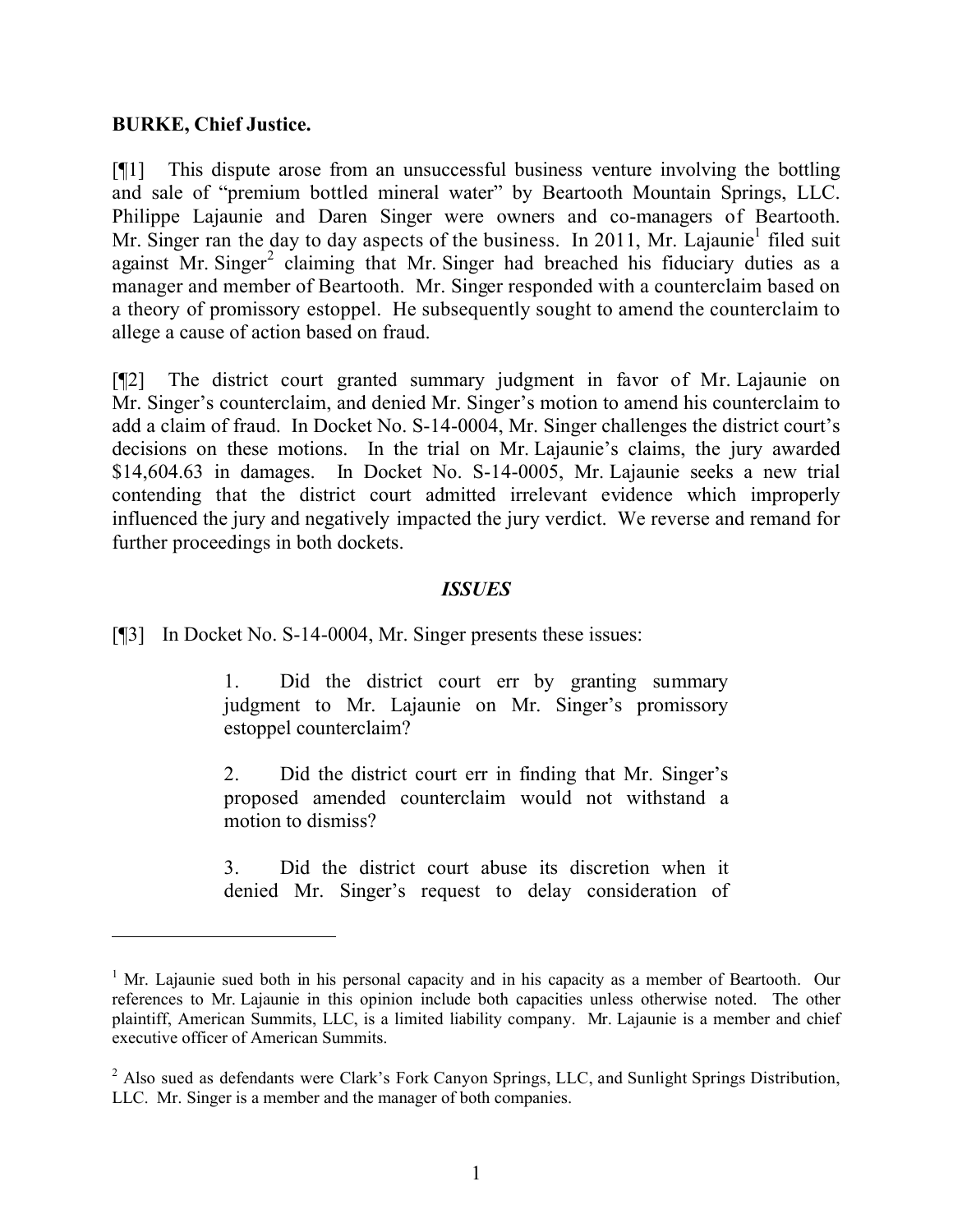Mr. Lajaunie's motion for summary judgment until after discovery was completed?

[¶4] In Docket No. S-14-0005, Mr. Lajaunie presents issues that we summarize as follows:

> 1. Did the district court abuse its discretion by admitting irrelevant evidence that prejudiced Mr. Lajaunie?

## *FACTS*

[¶5] In the 1980s and 1990s, Mr. Singer spent considerable time and effort analyzing the water from springs located on his family's ranch near Clark, Wyoming, and learning how to operate a premium bottled water business. In 2005, he and his brother, Steve Singer, acquired ownership of the ranch and placed it in a limited liability company, Clark's Fork Canyon Springs, LLC. They also formed Yellowstone Headwaters, LLC, a company that hand-bottled spring water for sale.

[¶6] In 2006, Mr. Lajaunie, a restaurateur from New York, ordered some Yellowstone Headwaters spring water. He had been interested for some time in establishing his own brand of premium-quality bottled spring water, and found the Yellowstone Headwaters product promising. He contacted Mr. Singer, and the two agreed to form a new business venture. The parties formed Beartooth Mountain Springs, LLC, in 2007. Mr. Lajaunie owned 40% of the company, Mr. Singer 30%, Yellowstone Headwaters 20%, and Mr. Singer's brother 10%. In exchange for their ownership interests, Mr. Lajaunie contributed \$300,000, and Mr. Singer and his brother contributed "knowledge, know how, contacts, relationships and business acumen." Yellowstone Headwaters contributed access to the spring water.

[¶7] Mr. Lajaunie and Mr. Singer served as co-managers for Beartooth, but Mr. Singer was responsible for running its day-to-day operations, and had control of Beartooth's bank accounts and financial records. The Beartooth office was located in Mr. Singer's home, and Mr. Singer used some of his personal vehicles when conducting Beartooth business. Mr. Lajaunie took a more passive role. Shortly after Beartooth was formed, it entered into a distribution agreement with American Summits, LLC. American was to purchase bottled water from Beartooth for retail distribution.

[¶8] In 2008, Beartooth purchased Edelweiss, Inc., a company that owned and operated a bar, convenience store, and gas station located near the Beartooth bottling plant in Clark, Wyoming. Beartooth purchased Edelweiss to promote the spring water and as a staging area for future shipments by truck. There was a lease agreement between Beartooth and Edelweiss, but according to Mr. Singer, Edelweiss could never afford to pay Beartooth because it never made a profit.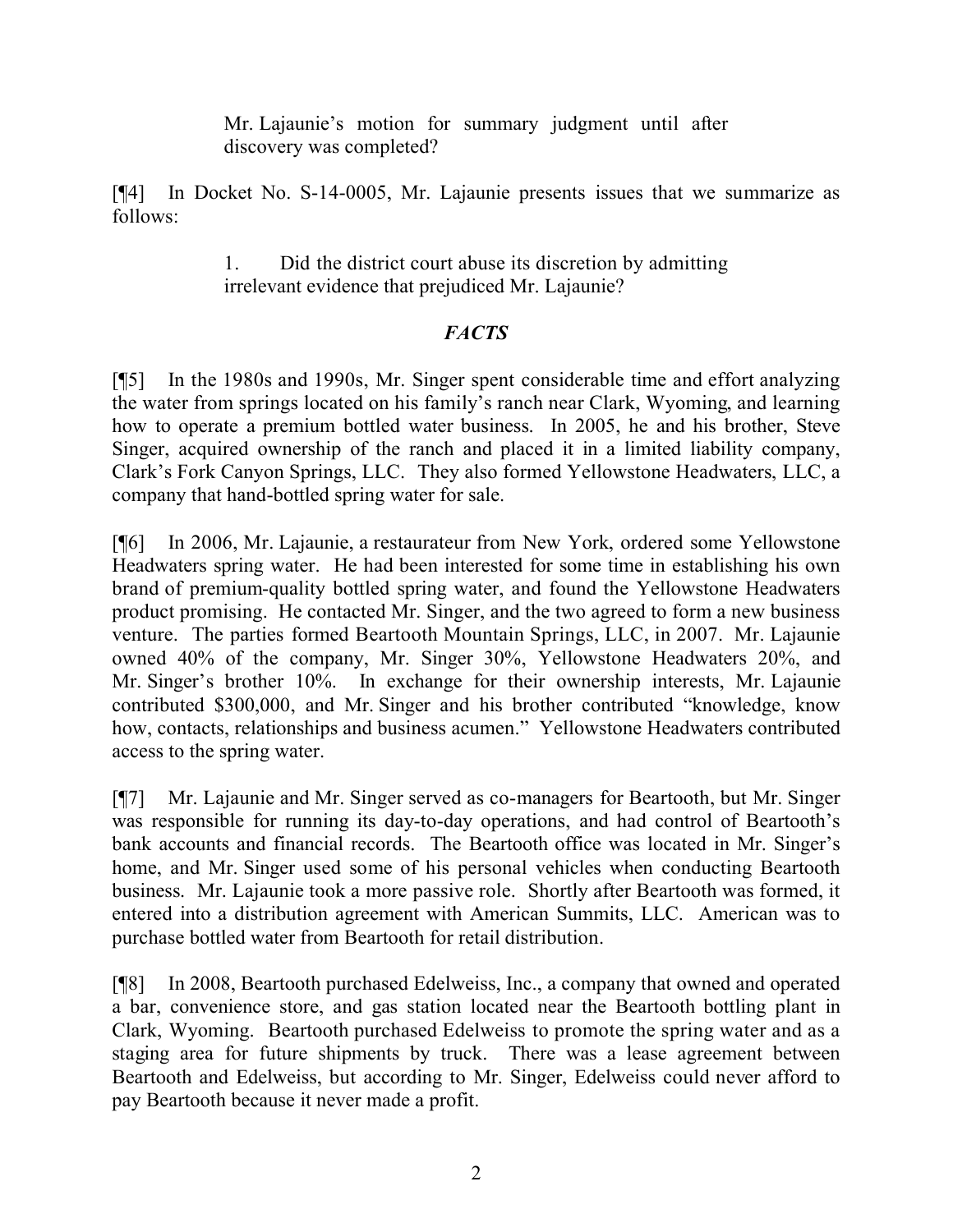[¶9] In May of 2009, Beartooth was in need of additional funds, and its members agreed to contribute more capital. Mr. Lajaunie agreed to contribute \$74,376, but when it came time to make the payment, Mr. Lajaunie gave himself credit for a \$54,768 loan he had previously made to Beartooth. As a result, his cash contribution was in the amount of \$19, 608.

[¶10] Also in 2009, Beartooth applied for a bank loan to allow it to expand its operations. The bank, in reviewing the loan, sought information on potential markets and sales. Mr. Lajaunie sent an email message stating, "in terms of volume, I guarantee one truck a day (14,400 bottles), 5 days a week. . . . I can sign a yearlong recurrent Purchase Order with no problem." The loan of \$875,000 was finalized in August of 2009. The bank required Mr. Lajaunie to execute an unlimited personal guarantee of the loan, and his company, American Summits, placed a \$46,000 certificate of deposit as collateral for the loan. In addition, Mr. Singer and his brother agreed to pledge the Singer Ranch as collateral.

[¶11] Although Mr. Singer had anticipated that Mr. Lajaunie, through American Summits, would begin purchasing Beartooth water soon after the distribution agreement was finalized in 2007, the first order was not made until January of 2010. When the water was delivered to New York, however, several bottles were frozen, and American Summits refused to pay for the shipment. In September of 2010, American Summits ordered another truckload of Beartooth water. When it arrived, American Summits again refused to pay for the shipment. Mr. Lajaunie complained that the water had a musty smell, labels were off, water levels were inconsistent, and the carbonation was irregular.

[¶12] At some point, because Beartooth was not doing well financially, Mr. Singer formed Sunlight Springs Distribution, LLC, and planned to sell Beartooth water through that company. Mr. Singer also planned for Sunlight Springs to loan Beartooth money to allow Beartooth to make loan payments to the bank. Mr. Singer did not inform Mr. Lajaunie about the creation of Sunlight Springs until several months after it went into business.

[¶13] As mentioned above, Mr. Singer ran Beartooth's day-to-day operations, and he had control of Beartooth's bank accounts and financial records. In June of 2010, Mr. Lajaunie came to Wyoming to review Beartooth's financial documents. Mr. Lajaunie became concerned that Mr. Singer had been using Beartooth funds to pay personal expenses. After discussing these concerns with Mr. Singer, Mr. Lajaunie claims that Mr. Singer cut off his access to Beartooth's financial records. Mr. Singer's version is that he took that step because Mr. Lajaunie had unilaterally charged Beartooth \$4,500 "for his unwanted 'bookkeeping services.'"

[¶14] The bank eventually foreclosed on Beartooth's assets and collateral. Mr. Lajaunie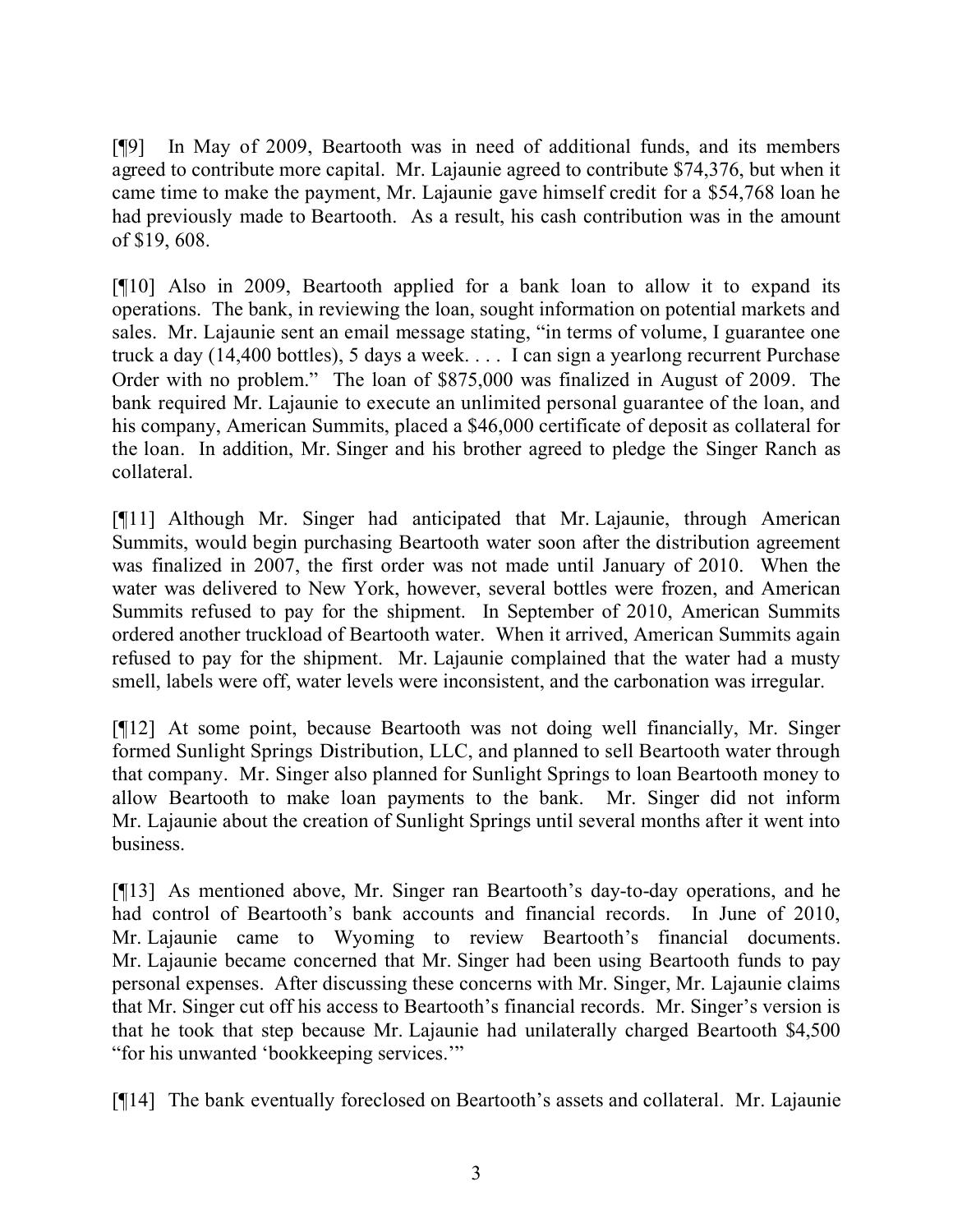purchased the Beartooth assets from the bank, along with the Singer Ranch. As of the date of trial, he was the owner of both.

[¶15] In his complaint, filed in March of 2011, Mr. Lajaunie claimed that Mr. Singer breached his fiduciary duties by using Beartooth company funds to pay for insurance on his personal vehicles, insurance and utilities for his home, and accounting services for Clark's Fork Canyon Springs. Mr. Lajaunie further contended that Mr. Singer had failed to collect rent from Edelweiss, and that his creation of Sunlight Springs led to lost income and business opportunities for Beartooth.

[¶16] As part of his counterclaim, Mr. Singer contended that Mr. Lajaunie's statement, "I guarantee one truck a day," was a promise that induced Mr. Singer to take out the bank loan and pledge the ranch as collateral. Mr. Singer asserted that Mr. Lajaunie had breached the promise by failing to buy the water, ultimately causing Beartooth to default on the bank loan and fail as a business. In September of 2012, Mr. Lajaunie moved for summary judgment on Mr. Singer's counterclaim, arguing that his "guarantee" was not a promise, but only his prediction of the potential market for Beartooth water. He also asserted that Mr. Singer could not have relied on his statement because it was made after the loan application had been submitted. Mr. Singer opposed summary judgment on his promissory estoppel claim, and also moved to amend his counterclaim to add a claim of fraud and to include his brother as a counterclaimant.

[¶17] The district court held a hearing on the motions in January of 2013. Less than a month later, Mr. Singer supplemented his opposition to summary judgment and motion to amend the counterclaim with evidence purporting to show that although Mr. Lajaunie had refused to pay for the two shipments of Beartooth water, he had actually sold that water in his restaurants. Mr. Singer asserted that this provided further support for his promissory estoppel and fraud counterclaims. In February of 2013, the district court issued a ruling granting summary judgment in favor of Mr. Lajaunie on Mr. Singer's promissory estoppel counterclaim, and denying Mr. Singer's motion to amend the counterclaim.

[¶18] A three-day jury trial was held in May of 2013 on Mr. Lajaunie's claims against Mr. Singer. The district court had previously ruled on summary judgment that Mr. Singer had breached his fiduciary duties by using Beartooth funds to pay for accounting services for Clark's Fork Canyon Springs, LLC. On this claim, the jury awarded damages of \$1,604.63 to Beartooth, but no damages to Mr. Lajaunie personally. The district court had also ruled that Mr. Singer had breached his fiduciary duties by interfering with Beartooth's business opportunities when he formed Sunlight Springs Distribution, LLC. On this claim, the jury awarded no damages. The jury found that Mr. Singer had breached his fiduciary duties by using Beartooth assets to benefit Edelweiss, Inc. It awarded \$13,000 in damages to Beartooth, but no damages to Mr. Lajaunie. The jury found that Mr. Singer had not breached his fiduciary duties by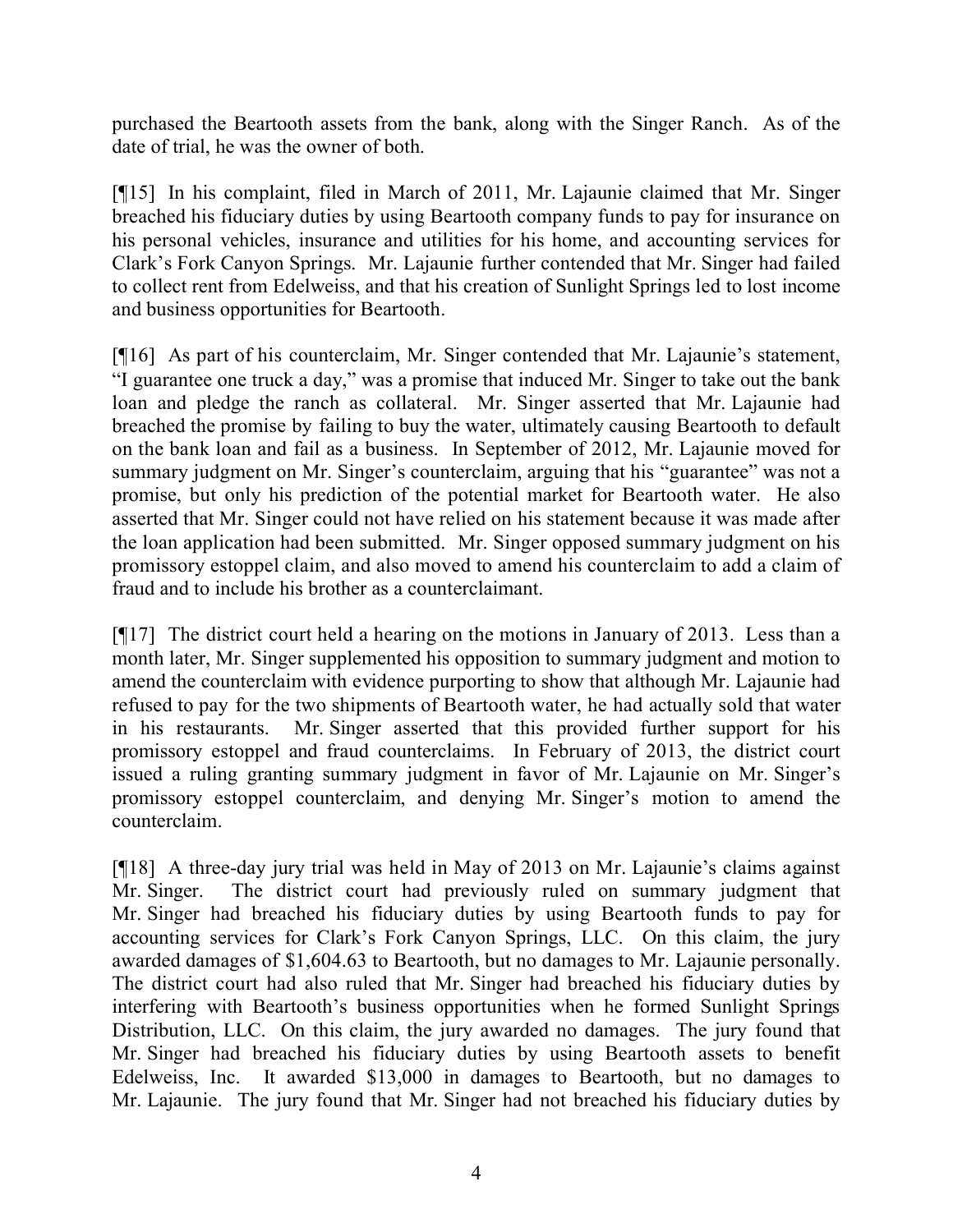using Beartooth assets to pay for home utility expenses or personal automobile expenses, and it found that Clark's Fork Canyon Springs and Sunlight Springs Distribution had not been unjustly enriched by Mr. Singer's conduct. The district court entered judgment in accordance with the jury's verdict. Both parties filed timely appeals.

## *DISCUSSION*

## *A. Docket No. S-14-0004*

## *1. Promissory Estoppel*

[¶19] In his first issue, Mr. Singer challenges the district court's grant of summary judgment against him on his promissory estoppel claim. We review a district court's summary judgment decision using the following standard of review:

> Summary judgment is appropriate when there are no genuine issues of material fact and the moving party is entitled to judgment as a matter of law. W.R.C.P. 56(c); *Metz Beverage Co. v. Wyoming Beverages, Inc.*, 2002 WY 21, ¶ 9, 39 P.3d 1051, 1055 (Wyo. 2002). "A genuine issue of material fact exists when a disputed fact, if it were proven, would establish or refute an essential element of a cause of action or a defense that the parties have asserted." *Id*. Because summary judgment involves a purely legal determination, we undertake *de novo* review of a trial court's summary judgment decision. *Glenn v. Union Pacific R.R. Co.*, 2008 WY 16, ¶ 6, 176 P.3d 640, 642 (Wyo. 2008).

*Jacobs Ranch Coal Co. v. Thunder Basin Coal Co., LLC*, 2008 WY 101, ¶ 8, 191 P.3d 125, 128-129 (Wyo. 2008). We consider the record from a viewpoint most favorable to the party opposing summary judgment, giving to him all favorable inferences that can be drawn reasonably from the facts set forth in the affidavits, depositions, and other material properly appearing in the record. *Lever v. Community First Bancshares, Inc.*, 989 P.2d 634, 637 (Wyo. 1999).

[¶20] Promissory estoppel is an equitable remedy for detrimental reliance upon a promise that does not rise to the level of a formal contract. *Michie v. Board of Trustees of Carbon County School Dist. No. 1*, 847 P.2d 1006, 1009 (Wyo. 1993).

> "Promissory estoppel is a doctrine incorporated in the law of contracts." *B & W Glass, Inc. v. Weather Shield Mfg., Inc.*, 829 P.2d 809, 813 (Wyo. 1992). Its general theory is that, "'[i]f an unambiguous promise is made in circumstances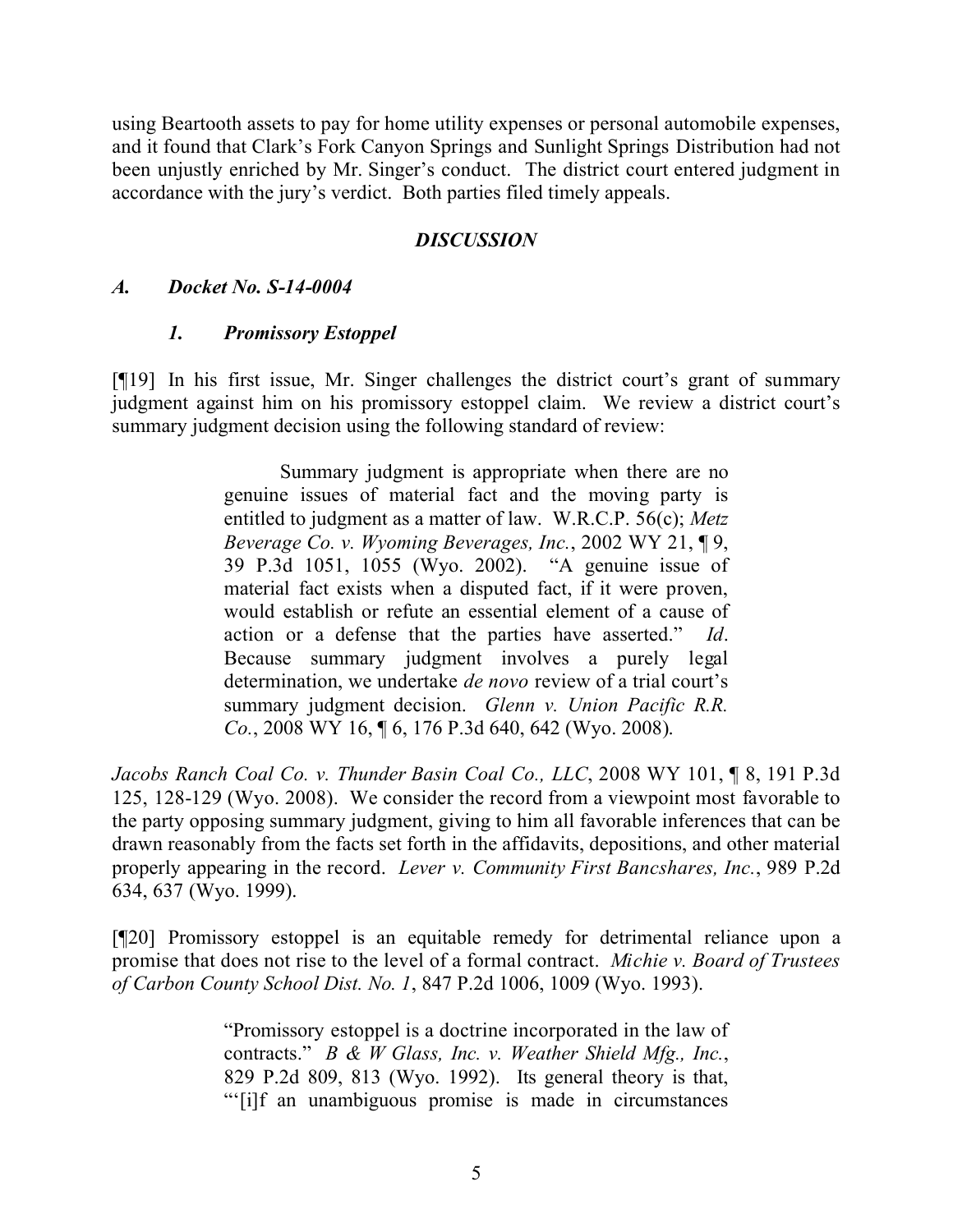calculated to induce reliance, and it does so, the promisee if hurt as a result can recover damages.'" *Id*. (*quoting Goldstick v. ICM Realty*, 788 F.2d 456, 462 (7th Cir. 1986)). . . . The elements of promissory estoppel are:

> "(1) the existence of a clear and definite promise which the promisor should reasonably expect to induce action by the promisee; (2) proof that the promisee acted to its detriment in reasonable reliance on the promise; and (3) a finding that injustice can be avoided only if the court enforces the promise."

*City of Powell v. Busboom*, 2002 WY 58, ¶ 8, 44 P.3d 63, 66 (Wyo. 2002) (*quoting Roussalis*[ *v. Wyoming Med. Ctr., Inc.*], 4 P.3d [209,] 253 [(Wyo. 2000)]). The party asserting promissory estoppel has the burden of establishing each element under a burden of strict proof. *Busboom*, 2002 WY 58, ¶ 8, 44 P.3d at 66. The first two elements are questions of fact for the fact-finder; the third element is a question of law for the court. *Id*.; *Loya v. Wyoming Partners of Jackson Hole, Inc.*, 2001 WY 124, ¶ 22, 35 P.3d 1246, 1254 (Wyo. 2001).

*Birt v. Wells Fargo Home Mortg., Inc.*, 2003 WY 102, ¶ 26, 75 P.3d 640, 651 (Wyo. 2003).

[¶21] Mr. Singer contends that Mr. Lajaunie made a clear and definite promise when he informed the bank, in connection with the loan, that "in terms of volume, I guarantee one truck a day (14,400 bottles), 5 days a week. . . . I can sign a yearlong recurrent Purchase Order with no problem." Mr. Lajaunie insists that the statement was not a promise, but "only a prediction of what the market fortunes might bring when the facility was operating and able to sell product to the nationwide market."

[¶22] The district court ruled that, whether or not this statement and others constituted clear and definite promises, Mr. Singer could not have relied upon them:

> The evidence on this issue is scarce. An email from Mr. Lajaunie to Mr. Singer . . . dated January 8, 2009 states, "I guarantee one truck a day (14,400 bottles), 5 days a week, with no distributor involved." However, an email dated February 24, 2009 from Mr. Lajaunie to Mr. Singer and [the bank] states[,] "it is immensely helpful to know that the loan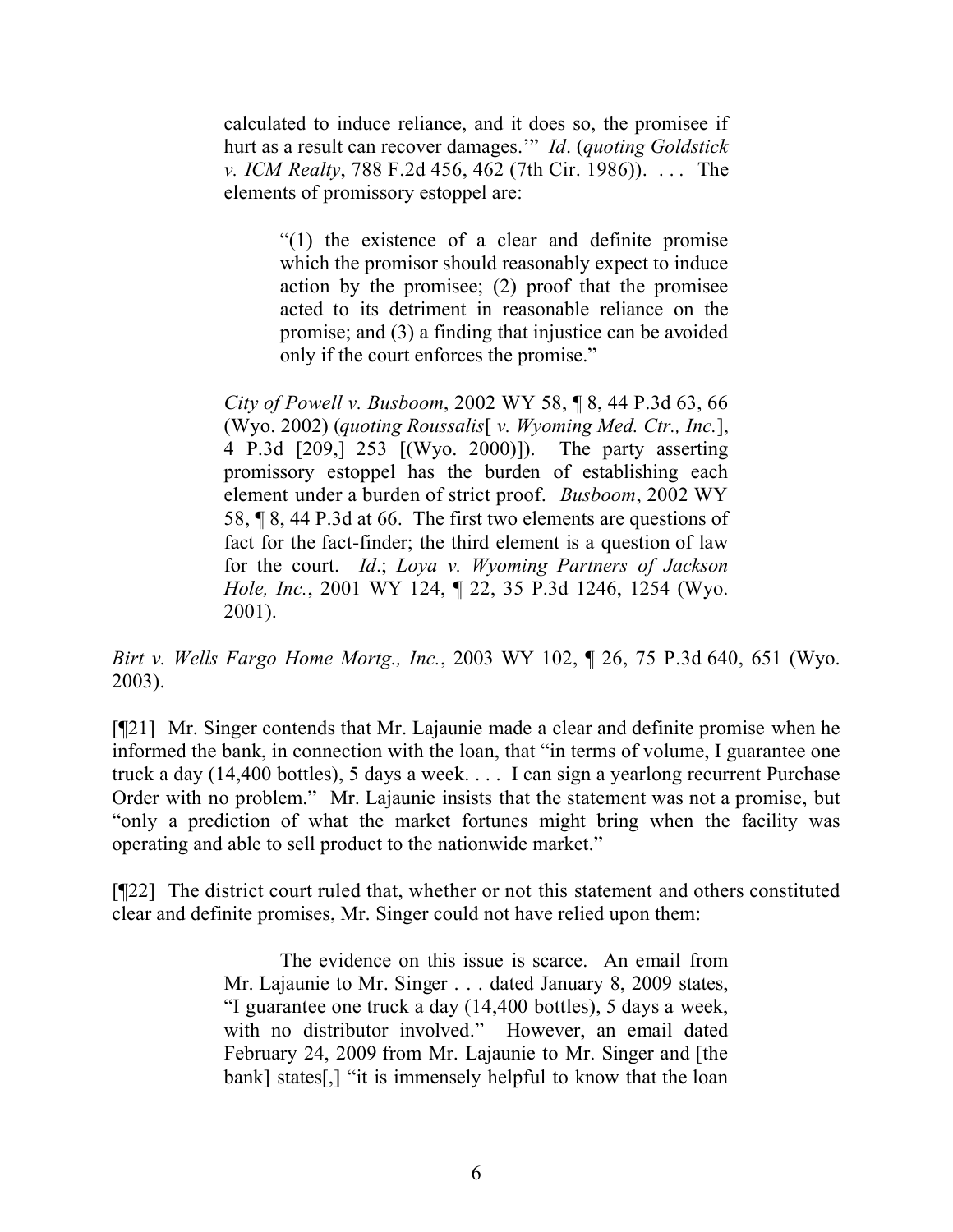was approved in principle, with an amount (\$850K) that will enable us to produce and ship a profitable flow of water."...

From the dates of these emails, the Court will have to agree with [Mr. Lajaunie] that the guarantee of one truckload of water per day was made while the application for the loan was already pending. [Mr. Singer] does not refute or clarify timing in his brief, and consequently has not met his burden of proof. Mr. Singer cannot claim he relied on this guarantee after he already agreed to the [bank] loan.

We would agree with the district court that the evidence on this issue is "scarce." There is no question that a loan application was submitted by Beartooth, but the specific date of that application has not been identified by the parties. Our review of the record has failed to disclose the date of the application. While it appears that the email messages were sent after the loan application process had begun, we are unable to ascertain the status of the loan at the time the email messages were sent. It is undisputed that Mr. Singer agreed to pledge the ranch as collateral, but from this record, we are unable to determine when that decision was made.

[¶23] Mr. Singer ultimately must prove reliance if he is to succeed in his promissory estoppel claim. However, it was Mr. Lajaunie who moved for summary judgment, and at that point, he had the burden to prove that there were no genuine issues of material fact regarding Mr. Singer's reliance. *Verschoor v. Mountain West Farm Bureau Mut. Ins. Co.*, 907 P.2d 1293, 1297 (Wyo. 1995). As we have explained before, on a summary judgment motion, the movant has the burden of establishing his *prima facie* case. Only then does the burden shift to the opposing party to establish through "specific facts" that a material question of fact remains. *Sierra Club v. Wyo. Dep't of Environmental Quality*, 2011 WY 42, ¶ 25, 251 P.3d 310, 317 (Wyo. 2011).

[¶24] Mr. Lajaunie did not carry that burden. Mr. Singer contended that he relied on Mr. Lajaunie's January 8, 2009 email message when he agreed to pledge the Singer Ranch as collateral for the Beartooth loan. In order to establish that there was no genuine issue regarding detrimental reliance, it was incumbent upon Mr. Lajaunie to establish the date of the loan application, and when Mr. Singer agreed to pledge his ranch as collateral. The email messages relied upon by the district court are conclusive only if the terms of the loan had been agreed to prior to the emails. Mr. Lajaunie did not produce any evidence establishing the date of the loan application, whether any loan agreement had been reached at the time of the emails, or when Mr. Singer made the decision to pledge the ranch as collateral. It may be that Mr. Lajaunie can supply the missing dates and establish that he is entitled to summary judgment in this case. On the record before us now, however, we must conclude that the district court erred in granting summary judgment on the promissory estoppel claim.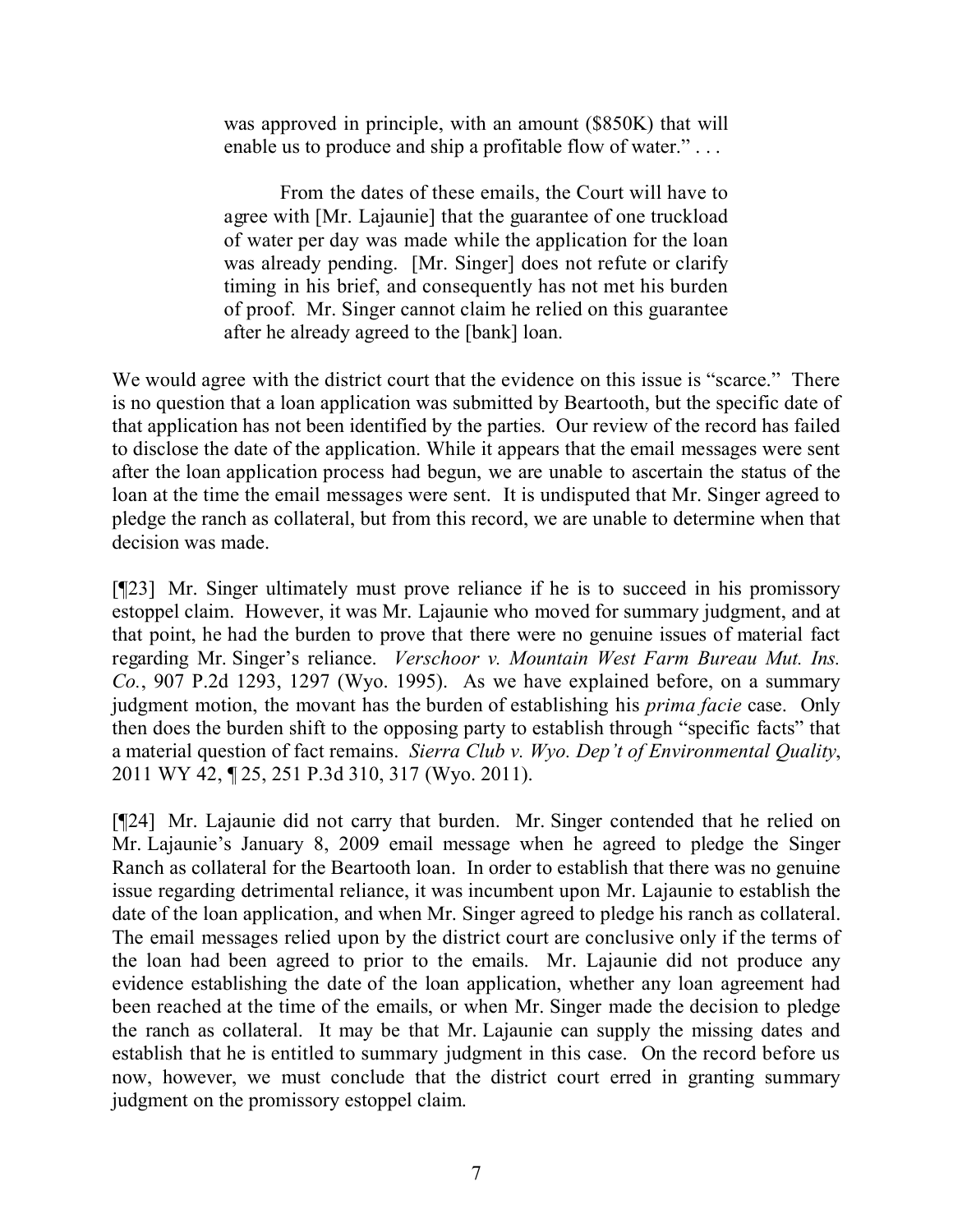## *2. Motion to Amend Counterclaim*

[¶25] As his second issue, Mr. Singer contends that the district court erred when it denied his motion to amend the counterclaim to add a claim of fraud and to add Mr. Singer's brother as a counterclaimant.

> The law in Wyoming is well settled that the decision to allow amendment to pleadings is vested within the sound discretion of the district court. That decision will be reversed only for an abuse of discretion shown by clear evidence.

*Ekberg v. Sharp*, 2003 WY 123, ¶ 9, 76 P.3d 1250, 1253 (Wyo. 2003). Leave to amend pleadings "shall be freely given when justice so requires." W.R.C.P. 15(a). We have identified the "proper test as to what the trial court should consider when an amendment is proffered" to be the following:

> "\*\*\* If the underlying facts or circumstances relied upon by a plaintiff may be a proper subject of relief, he ought to be afforded an opportunity to test his claim on the merits. In the absence of any apparent or declared reason – such as undue delay, bad faith or dilatory motive on the part of the movant, repeated failure to cure deficiencies by amendments previously allowed, undue prejudice to the opposing party by virtue of allowance of the amendment, futility of amendment, etc. – the leave sought should, as the rules require, be 'freely given.' \*\*\*"

*Beaudoin v. Taylor*, 492 P.2d 966, 970 (Wyo. 1972) (*quoting Foman v. Davis*, 371 U.S. 178, 182, 83 S.Ct. 227, 230, 9 L.Ed.2d 222 (1962)).

*Armstrong v. Hrabal*, 2004 WY 39, ¶ 11, 87 P.3d 1226, 1230-1231 (Wyo. 2004). The same standard applies when a counterclaimant seeks to amend a counterclaim. *See Hawkeye-Security Ins. Co. v. Apodaca*, 524 P.2d 874, 879 (Wyo. 1974) (A counterclaim, "because it asks for affirmative relief, casts plaintiff-type burdens upon the counterclaimant.").

[¶26] The elements of fraud are: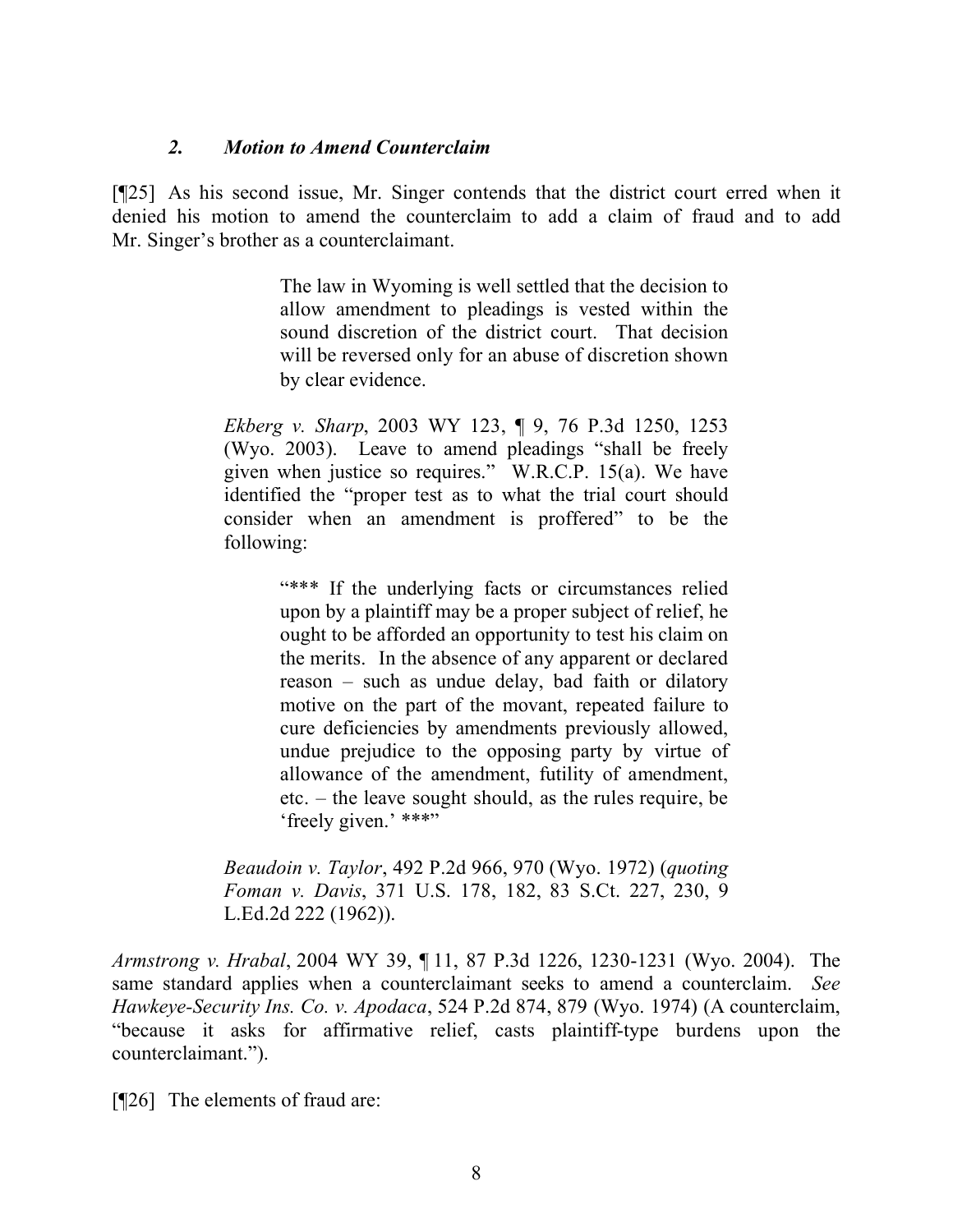(1) the defendant made a false representation intended to induce action by the plaintiff; (2) the plaintiff reasonably believed the representation to be true; and (3) the plaintiff relied on the false representation and suffered damages.

*Birt*, ¶ 42, 75 P.3d at 656. In order to prove intentional misrepresentation, the plaintiff must show that the misrepresentation was made intentionally, with knowledge of its falsity, or that the maker of the misrepresentation was at least aware that he did not have a basis for making the statement. *Id*.; *Restatement (Second) of Tor*ts § 526 (1977). Fraud must be proven by clear and convincing evidence, as opposed to by a preponderance of the evidence for negligent misrepresentation claims. *Birt*, ¶ 42, 75 P.3d at 656. Fraud must be pled with particularity. W.R.C.P. 9(b).

*Excel Construction, Inc. v. HKM Engineering, Inc.*, 2010 WY 34, ¶ 33, 228 P.3d 40, 48- 49 (Wyo. 2010).

[¶27] The proposed fraud counterclaim rested on essentially the same statements that were at issue in the promissory estoppel counterclaim, including Mr. Lajaunie's "guarantee" of purchasing a truckload of water per day. Mr. Singer also alleged that Mr. Lajaunie planned to take over Beartooth from the very beginning of their relationship, and took actions intended to force Beartooth to default on its bank loan, ultimately leading to Mr. Lajaunie's purchase of the Beartooth assets and the Singer Ranch.

[¶28] The district court's decision to deny the motion to amend the counterclaim was, in large measure, tied to its grant of summary judgment on the promissory estoppel claim. That decision was based on the district court's conclusion that Mr. Singer could not establish detrimental reliance on Mr. Lajaunie's statements. The district court concluded that the fraud claim would fail for the same reason, and, in part, denied the motion to amend on the basis of futility. As previously discussed, however, the district court erred in concluding that there was no genuine issue of material fact with regard to Mr. Singer's reliance on the statements. Accordingly, the district court's decision denying the motion to amend the counterclaim must also be reversed.

[¶29] We also note that Mr. Singer sought to add his brother as a counterclaimant because, like Mr. Singer, the brother held a 50% ownership interest in the Singer Ranch and allegedly agreed to pledge his 50% interest as collateral for Beartooth's bank loan in reliance upon the statements by Mr. Lajaunie. This issue became moot when the district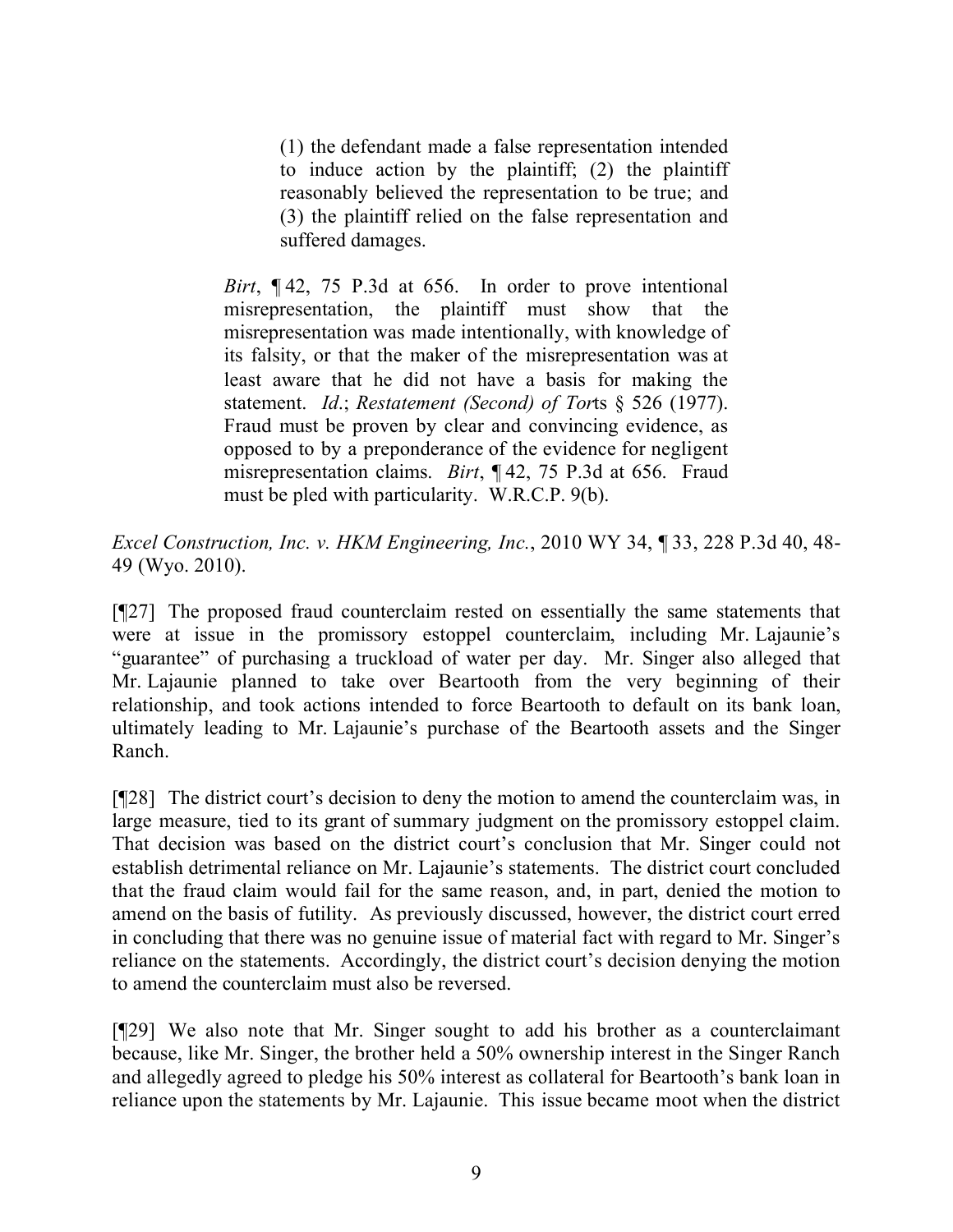court granted summary judgment on the promissory estoppel claim and denied the motion to amend the complaint. In light of our decision, this issue is no longer moot and must be addressed by the district court on remand.

## *3. Premature Summary Judgment*

[¶30] Mr. Singer's final claim is that the district court erred by granting summary judgment before the completion of discovery. Because we have determined that the summary judgment order must be reversed on other grounds, we do not consider this third issue. We assume that on remand the district court will permit such discovery as is reasonably necessary to address the fraud and promissory estoppel claims.

## *B. Docket No. S-14-0005*

## *1. Inadmissible Evidence*

[¶31] Mr. Lajaunie contends that the district court allowed Mr. Singer to introduce irrelevant and prejudicial evidence at trial.

> Generally, decisions regarding the admissibility of evidence are entrusted to the sound discretion of the district court. We afford considerable deference to the district court's decision and, as long as a legitimate basis exists for the district court's ruling, it will not be reversed on appeal. Under the abuse of discretion standard, our primary consideration is the reasonableness of the district court's decision. The burden of establishing an abuse of discretion rests with the appellant.

> If we find that the district court erred in admitting the evidence, we must then determine whether or not the error affected [the appellant's] substantial rights, providing grounds for reversal, or whether the error was harmless. The error is harmful if there is a reasonable possibility that the verdict might have been more favorable to [the appellant] if the error had never occurred. To demonstrate harmful error, [the appellant] must prove prejudice under circumstances which manifest inherent unfairness and injustice, or conduct which offends the public sense of fair play.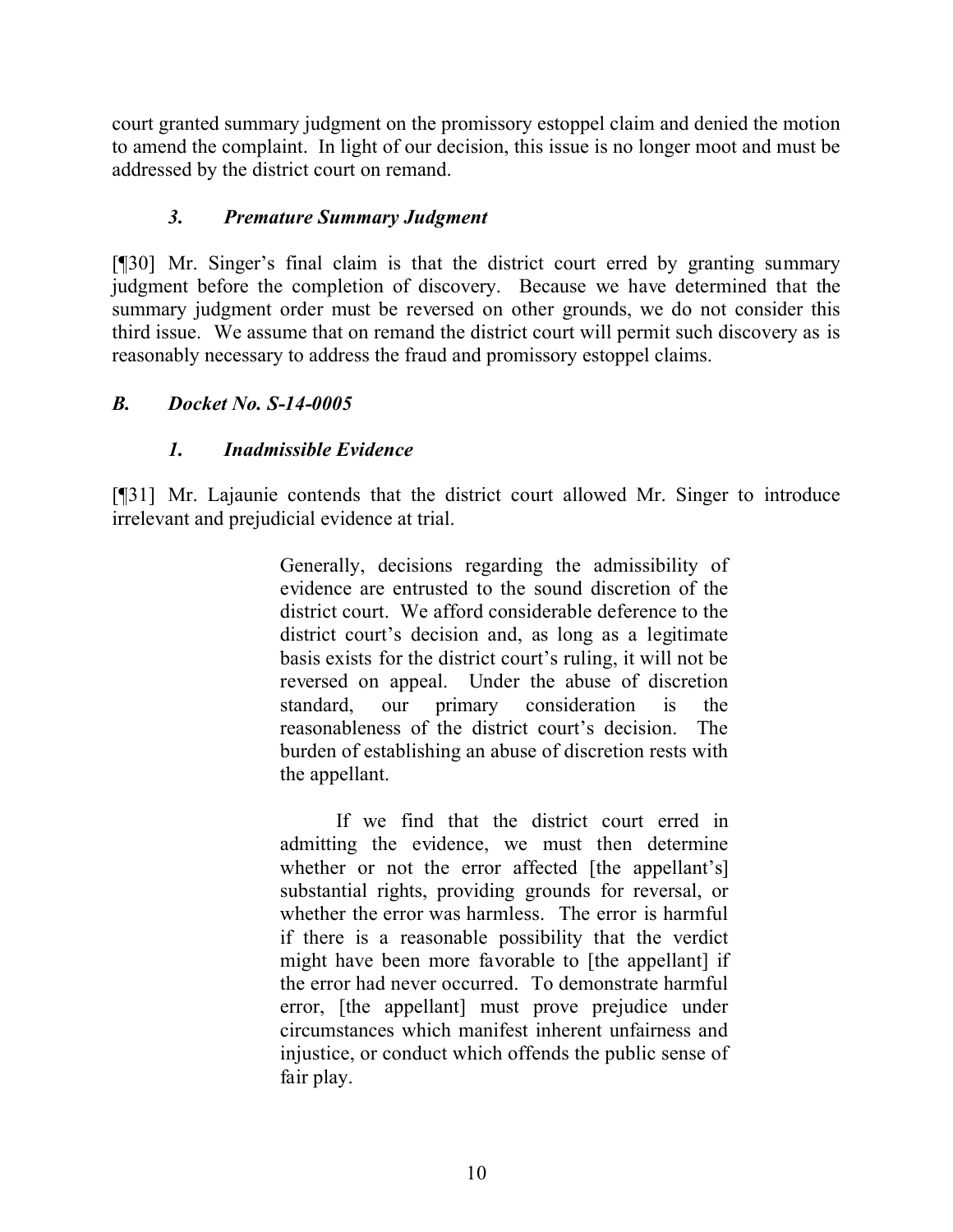*Proffit v. State*, 2008 WY 103, ¶ 12, 191 P.3d 974, 977-978 (Wyo. 2008) (internal citations and quotation marks omitted).

[¶32] Before trial, the district court granted summary judgment in favor of Mr. Lajaunie on his claims that Mr. Singer had breached his fiduciary duties by his use of Beartooth funds to pay accounting expenses for Clark's Fork Canyon Springs, LLC, and by creating Sunlight Springs Distribution, LLC, without notice to Mr. Lajaunie. The district court did not decide damages for these breaches, and did not decide whether Mr. Singer had breached fiduciary duties by other actions. Consequently, as Mr. Lajaunie explains in his brief, the issues remaining at trial were these:

> 1. [T]he amount of damages, if any, resulting from [Mr.] Singer's breach of his fiduciary duty by using [Beartooth] funds to pay accounting expenses of his business, [Clark's Fork Canyon Springs, LLC];

> 2. [T]he amount of damages, if any, resulting from [Mr.] Singer's breach of his fiduciary duties by taking advantage of business opportunities by creating [Sunlight Springs Distribution, LLC,] without disclosure to [Mr.] Lajaunie, and using the [Beartooth] trademark, "Sunlight Springs," for his new business;

> 3. Whether [Mr.] Singer breached his fiduciary duties by using [Beartooth] funds to pay for his utilities, auto expenses, insurance expenses, and similar personal expenses and if so, the amount of damages;

> 4. Whether [Mr.] Singer breached his fiduciary duty by using [Beartooth] property rent-free to operate a gas station, bar, and convenience store that he owned know[n] as "Edelweiss," and if so, the amount of damages;

> 5. Whether [Mr.] Singer breached his fiduciary duty by using [Beartooth] funds to pay for a trip to Mexico over Thanksgiving, 2009, and if so, the amount of damages; and

> 6. Whether [Clark's Fork Canyon Springs, LLC] or [Sunlight Springs Distribution, LLC], or both, were unjustly enriched as a result of Mr. Singer's breach of fiduciary duty, and if so, the amount of restitution that each should pay to [Beartooth].

Notably, at trial, Mr. Lajaunie expressly disclaimed any attempt to prove that Beartooth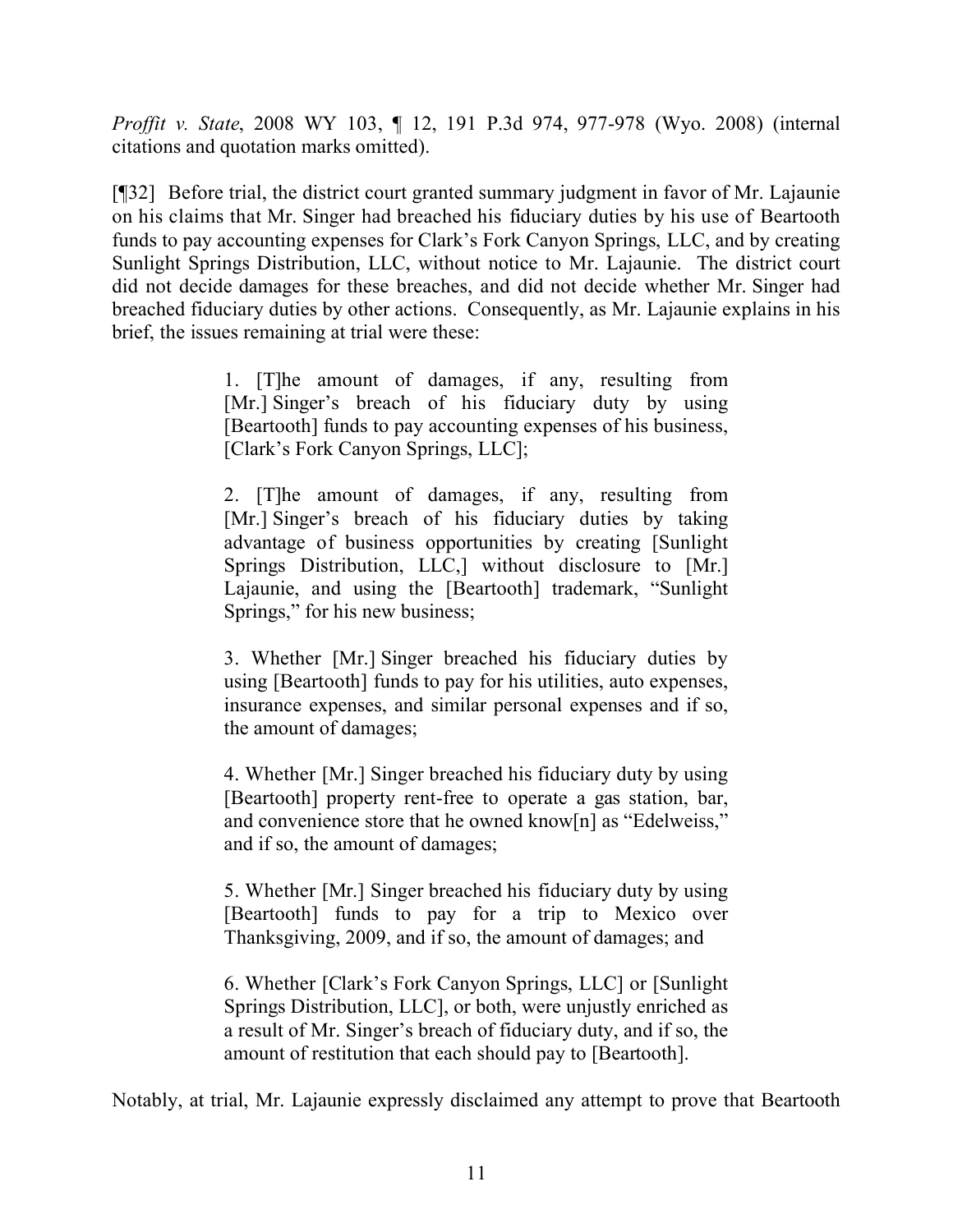had failed as a result of Mr. Singer's breaches of fiduciary duty, and did not seek damages for the value of Mr. Lajaunie's lost investments, lost future profits, or other consequential damages. Instead, Mr. Lajaunie sought damages only for the specific breaches he alleged, and in the discrete amounts caused by such breaches.

[¶33] Because the issues were so limited, Mr. Lajaunie filed a motion in limine seeking to exclude evidence relating to Mr. Singer's dismissed counterclaim. In particular, he moved to exclude evidence that he purchased the assets of Beartooth and the Singer Ranch from the bank after the bank had foreclosed on those assets. He sought to exclude evidence of his alleged "guarantee" to purchase Beartooth water, and evidence suggesting that he had long held a scheme to take over the Beartooth business to the exclusion of Mr. Singer. The district court indicated that it would limit Mr. Singer's ability to elicit testimony about these topics, although it suggested that it might allow an instruction informing the jury that Mr. Lajaunie eventually purchased the assets. Mr. Lajaunie contends, however, that the district court failed to exclude such evidence during trial despite Mr. Lajaunie's objections.

[¶34] Our first step in evaluating Mr. Lajaunie's claim is to consider whether the evidence was relevant and properly admitted, or was irrelevant and should have been excluded. W.R.E. 402 provides that evidence "which is not relevant is not admissible." W.R.E. 401 defines relevant evidence as "evidence having any tendency to make the existence of any fact that is of consequence to the determination of the action more probable or less probable than it would be without the evidence."

[¶35] As mentioned above, the issues at trial related to Mr. Singer's alleged breach of his fiduciary duties as a member of Beartooth. Evidence of Mr. Singer's actions was obviously relevant, because it tended to make it more or less probable that those actions breached his duties of loyalty and responsibility to Beartooth. However, we agree with Mr. Lajaunie that evidence of his conduct was not relevant.

[¶36] In his counterclaim and proposed amended counterclaim, Mr. Singer asserted that Mr. Lajaunie breached a promise to purchase a truckload of Beartooth water per day, had a long-held scheme to take over the Beartooth business, and purchased the Beartooth assets after foreclosure. Even if true, however, those facts have no relevance to the question of whether Mr. Singer breached his fiduciary duties. They do not justify or explain Mr. Singer's conduct, or make it more or less likely that Mr. Singer was acting with the required loyalty and responsibility toward Beartooth. They have no tendency to increase or mitigate damages. They do not provide a defense to the claims that have been asserted. In sum, such evidence is not relevant.

[¶37] Mr. Singer does not make a serious claim that the evidence is relevant for any particular issue. He contends that it is properly received as "background" and was properly admitted because Mr. Lajaunie "opened the door" to such evidence. Mr. Singer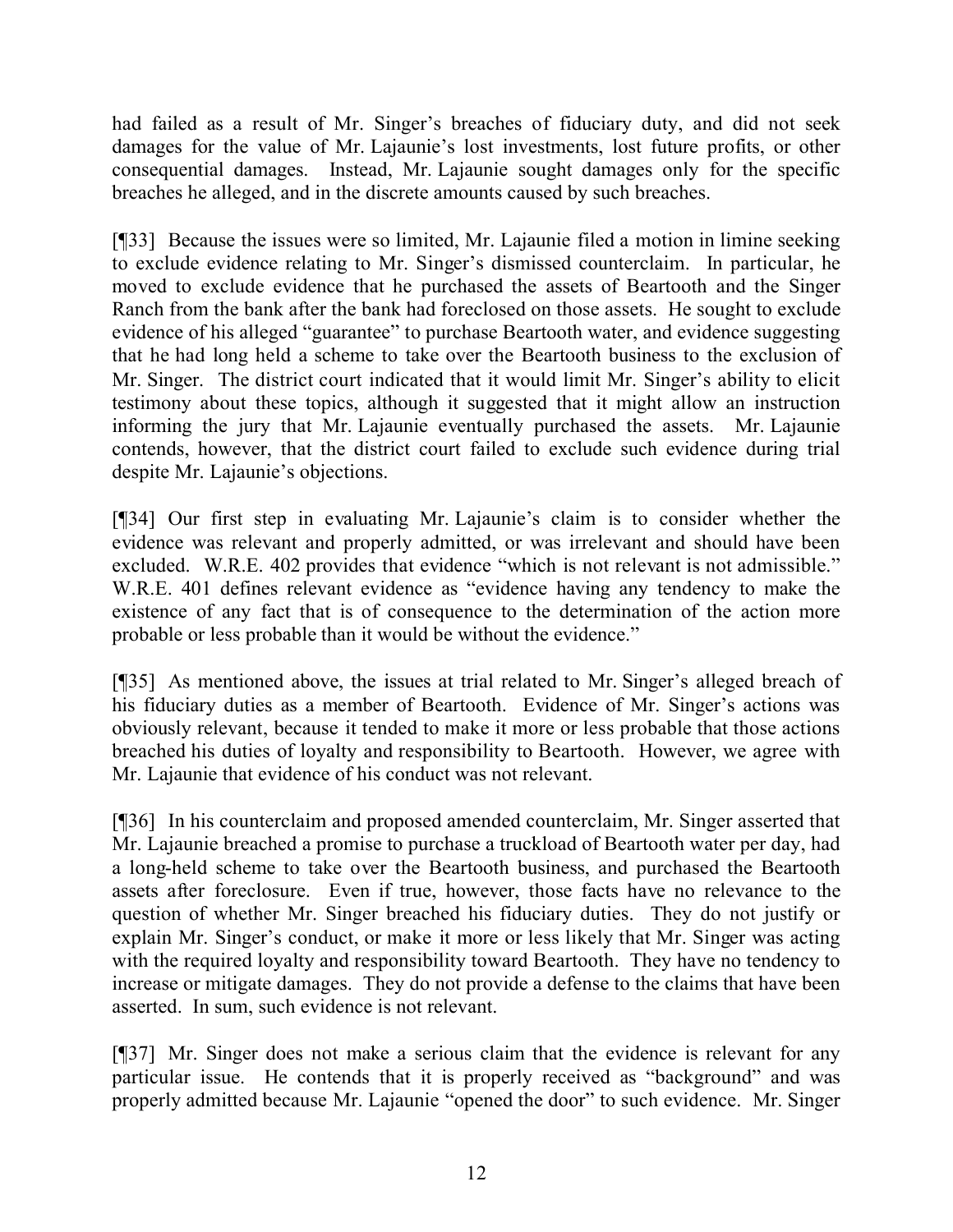points out that, when one litigant offers evidence on an issue that is otherwise irrelevant or inadmissible, he cannot complain on appeal "if the opposing party introduces evidence on the same subject." *Francis v. Clark Equip. Co.*, 993 F.2d 545, 550 (6th Cir. 1993). We have recognized that a litigant "may open the door to otherwise inadmissible testimony when he inquires about a particular subject." *Roden v. State*, 2010 WY 11, ¶ 14, 225 P.3d 497, 501 (Wyo. 2010). Mr. Singer maintains that Mr. Lajaunie opened the door to evidence of his "guarantee" to purchase a truckload of Beartooth water per day rendering such evidence relevant and admissible.

[¶38] At trial, counsel for Mr. Singer referred to Mr. Lajaunie's email about the guarantee, and asked Mr. Lajaunie, "Isn't it true that you told [Mr. Singer] in terms of volume you guaranteed a truck a day?" Counsel for Mr. Lajaunie objected, and the district court excused the jury from the courtroom to allow argument on the objection. The district court observed that "when we get into whether or not there was a particular guarantee, then I think I need to know, before the jury can hear that, exactly how that relates to the breach of fiduciary duties."

[¶39] Counsel for Mr. Singer responded as follows:

We have heard from [Mr. Lajaunie] that he's been abused, that he's been cheated, that he didn't know what was going on, he was apparently naïve, or distant; that this program was hijacked from him, that he was cut off from access to the company books. Because of his complaint about [Mr. Singer's] expenses and I think critical to the reasons for . . . voting him out, the motivation for that, these clients' thinking and response to his conduct relates directly to this guarantee. . . .

What happened yesterday, I think, was really amazing. We heard testimony that implies [Mr. Lajaunie] lost I don't know how many hundreds of thousands of dollars. It's just part of the general background.

You can't, as a plaintiff, make po<sup>[t]</sup> shots like that and say the business was hijacked. . . . You can't do things like that and then close the door.

Counsel for Mr. Lajaunie responded that the email "guarantee" was relevant only to the dismissed counterclaim, and was irrelevant to the breach of fiduciary duty claims. He continued: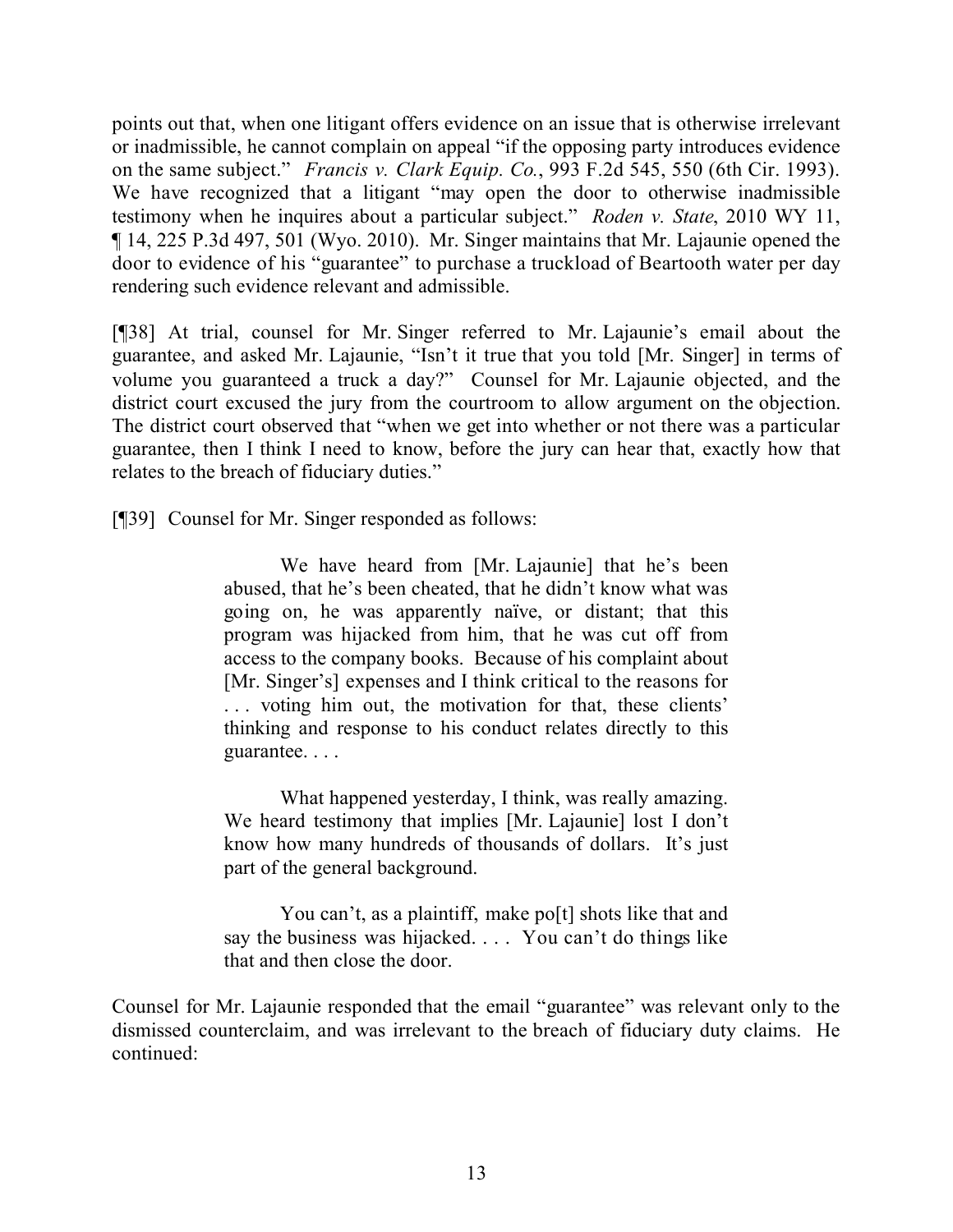Now, with regard to [counsel's] argument that we opened the door by presenting background information . . . about Mr. Lajaunie's investment in the business, the sole purpose for that was to, number one, provide the jury with background that he was in fact a voting member, was in fact [a] manager, and is able to assert these claims in a derivative capacity on behalf of Beartooth Mountain Springs here.

That doesn't open the door to whether or not, in 2009, he guaranteed a truckload a day. [That c]an't excuse the breach of fiduciary duty. It's irrelevant to the claims remaining and it's highly prejudicial, I think, and it's confusing to the jury.

The district court then ruled:

 $\overline{a}$ 

You may not have opened the door, but you cracked a window and you were looking out. I think, just in order to be fair and to allow [counsel for Mr. Singer] to examine the areas that you brought up, he can go in some of these areas. . . . I'm going to allow you to proceed when we come back with that question.

After the jury returned, the email "guarantee" was admitted into evidence.

[¶40] We have reviewed the record, and question the characterization of this testimony by Mr. Singer's counsel. More significantly, we are at a loss to understand how any "background" testimony opened the door for admission of the challenged evidence. Mr. Lajaunie was entitled to present evidence of the damages caused by Mr. Singer's breaches of fiduciary duty. By providing such evidence, whether it is viewed as "background" or otherwise, he did not open the door to the admission of otherwise irrelevant evidence concerning Mr. Lajaunie's "guarantee." That evidence does not have any tendency to make the existence of any fact that is of consequence to the determination of the action more or less probable. Under the circumstances, it was not reasonable to admit irrelevant evidence that might distract the jury from focusing on Mr. Singer's actions and allow Mr. Singer to try to shift blame onto Mr. Lajaunie. The district court abused its discretion in admitting such evidence.<sup>3</sup>

[¶41] Having determined that the evidence was wrongly admitted, we must determine

<sup>&</sup>lt;sup>3</sup> We note that this evidence may be relevant and admissible if there is a new trial that includes Mr. Singer's promissory estoppel and fraud claims.